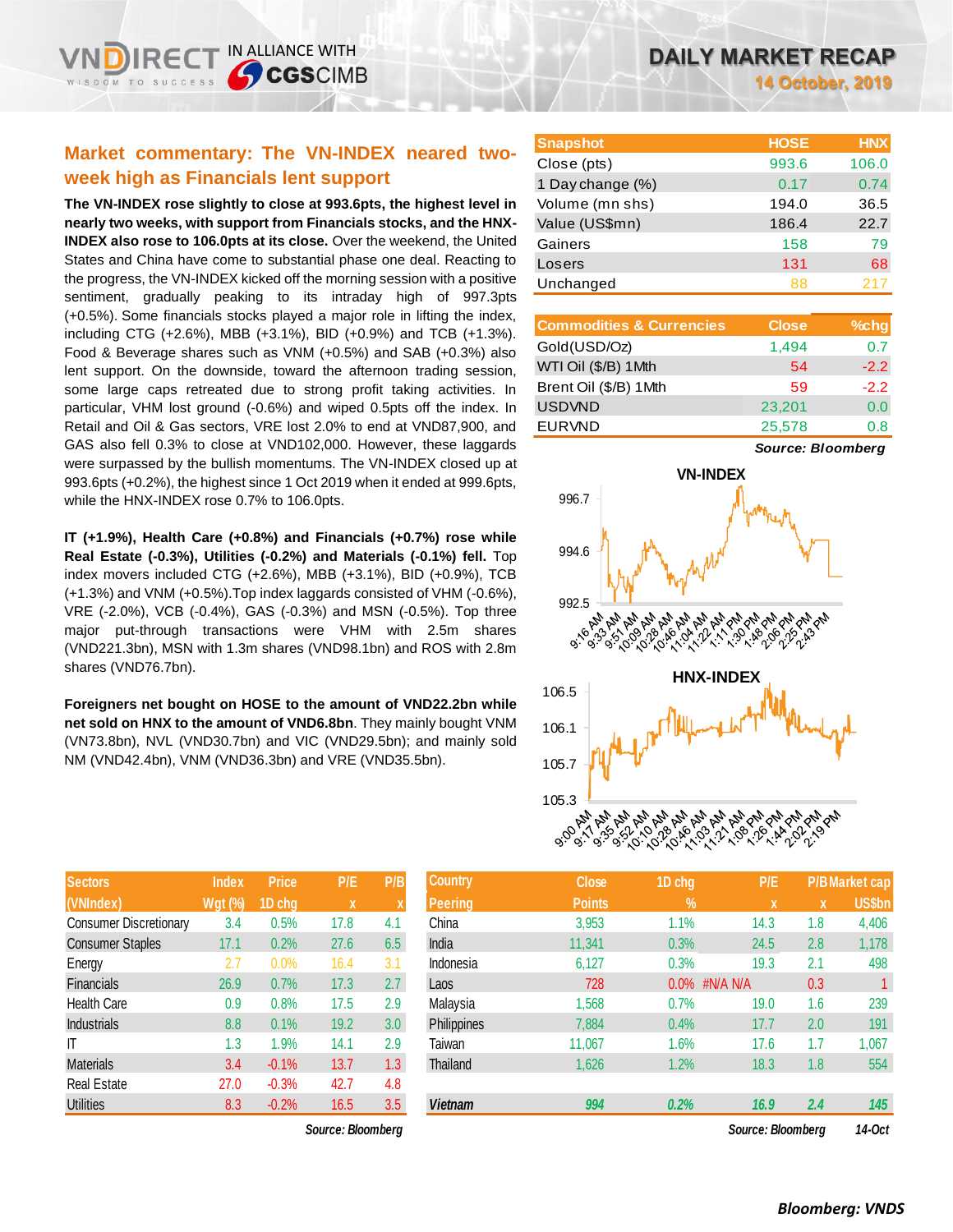## **Market News**

**Oil drops after biggest gain in a month as trade optimism ebbs.** Oil dropped after surging the most in almost a month on Friday on signs investors are skeptical that progress in the U.S.-China trade talks will improve a worsening global demand outlook. Futures in New York fell as much as 0.7% after closing up 2.2% in the previous session. Washington and Beijing made several concessions to reach a partial trade deal last week, and are aiming for a more comprehensive agreement before the end of the year. An attack on an Iranian crude tanker in the Red Sea on Friday also kept Middle East tensions high and contributed to price gains. *(Bloomberg)*

**Vietnam's Jan-Sept rice export volume rises, but value falls.** Vietnam enjoyed growth in its rice export volume but saw lower value in the first nine months of the year, according to the Ministry of Agriculture and Rural Development (MARD). The ministry said the total rice export volume and value in the first nine months of this year reached 5.2m tonnes and \$2.24bn, respectively. The figures represented a rise of 5.9% in volume and a drop of 9.8% in value from the same period in 2018. Of which, Vietnam shipped 586,000 tonnes in September for \$251m. The Philippines was the top market for Vietnamese rice in the first eight months of this year, consuming 1.76m tonnes worth \$720m, 2.9 times higher in volume and 2.6 times in value over the same period last year. Strong growth was also seen in other markets, including Australia (75%), Ivory Coast (nearly 35%) and Hong Kong (nearly 35%). The average rice price in the first eight months fell 13.8% from a year ago to US\$435 per tonne. White rice led the way in the period, accounting for 47% of total revenue, followed by jasmine rice with 39.8%. According to the Agro Processing and Market Development Authority (AgroTrade) under the MARD, the Philippine government planned to diversify non-tariff measures to adjust rice import activities. At the same time, the Philippine Department of Agriculture has also proposed the application of a defence tariff on imported rice at between 30-65%, which may affect Vietnam's rice exports to the market in the future. However, positive signals were seen in the Japanese market, which is considering switching rice imports from the United States to signature countries of the Comprehensive and Progressive Agreement for Trans-Pacific Partnership, including Vietnam. Meanwhile, Singapore has also shown more interest in rice from Southeast Asian countries such as Vietnam. To deal with the situation, the ministry said in the long term Viet Nam planned to move away from rice cultivation to focus on other crops which are more efficient. It would also look to expand export markets in Africa and the Middle East as well as regional markets like Indonesia and the Philippines. *(Vietnamnet.vn)*

## **Coverage Universe Update**

### **Vinh Hoan Corporation (VHC VN) – Initiation Report – ADD (+24.0%)**

### **Medium-term prospects are set to brighten up**

**Vietnam's pangasius exports expected to shine in medium term** thanks to the following catalysts: (1) solid growing demands worldwide for farmed-fish, including pangasius products; (2) an envisaged decline in supply of other white-fish substitutes such as Alaska pollock and Pacific cod in the coming years, (3) U.S. high import tariffs imposed on China's white-fish exports; (4) lower tariffs on Vietnam's pangasius exported to major markets such as China and the European Union (EU).

**VHC is well-equipped to capture the recovery of pangasius export business.** VHC is the only Vietnamese pangasius exporter to enjoy the advantage of 0% anti-dumping duty given by the U.S. Department of Commerce (DOC). The integrated value chain allows the company to adapt all the strict requirements of export markets. In addition. The expansion plan in 2019-20 will lift the selfsupply ratio up to 60% by late-2020 from current 40%, which might cut down the raw fish costs by 15%.

**We expect VHC's results will strongly recover in FY20F** thanks to supporting factors which would be materialised such as (1) rising U.S.-China trade tensions, (2) China's pork supply falling short due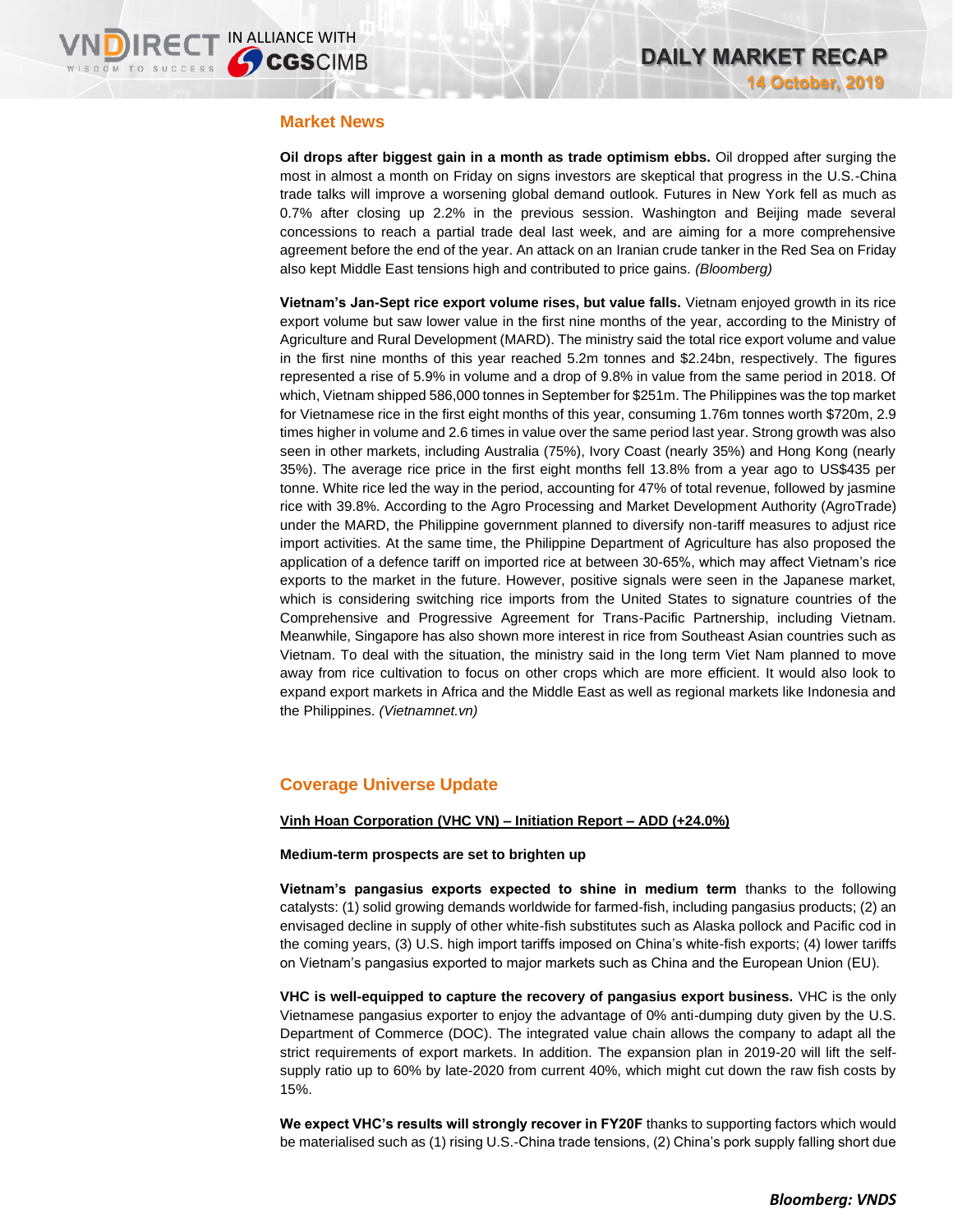

to African Swine Fever (ASF), and (3) lower tariff on Vietnam's pangasius exported to China and the EU.

**We initiate coverage on VHC with an ADD rating and target price of VND93,900,** based on an equal weighting of: (1) a target P/E of 4.1x (equivalent to peer average P/E) and a five-year DCF valuation. VHC currently trades at 5.4x FY19F EPS, which is 29% discount to its three-year average P/E. We consider now a right time to take a spot on VHC as negative impact from the slowdown of the U.S. market has largely been priced in, and we believe FY2020 could be a better year for VHC as revenue and net profit could post double-digit growth.

*Read the full report: [HERE](https://apc01.safelinks.protection.outlook.com/?url=https%3A%2F%2Fnhanha-public-api.vndirect.com.vn%2Fclick%2FOGE0ODlmZDA2ODYwMjZlMjAxNjg5OGJiOGM4YjMxODQ%3D%2FM2VmY2Q0Njc0MTE1NDRjYWExMzFlYWZkYzk5MTNhNjY%3D%2F3efcd467411544caa131eafdc9913a66-VHC_Initiation_%252020191014.pdf%2FcmVzZWFyY2hAdm5kaXJlY3QuY29tLnZu%2FMTA0MTM%3D&data=01%7C01%7Ctrung.phanthanh%40vndirect.com.vn%7C70b3b32ffce44dc1088d08d75077ed9e%7C205877dd7b5242a0869607cbd63de0f4%7C0&sdata=ptjHfWA2W9hSGZYkSpoDwl6s79cXFvIpQ52zwzG7F2w%3D&reserved=0)*

# **Notable Corporate Events**

**Baoviet Securities Company (BVS VN HNX) – dividend payment:** Oct 14 and Oct 15 will be the ex-date and the record date, respectively, for paying the 2018 second cash dividend payment of VND300/share, the Vietnam Securities Depository said in a statement. The payment will be made on Nov 20. *(Vsd.vn)*

*<to be continued>*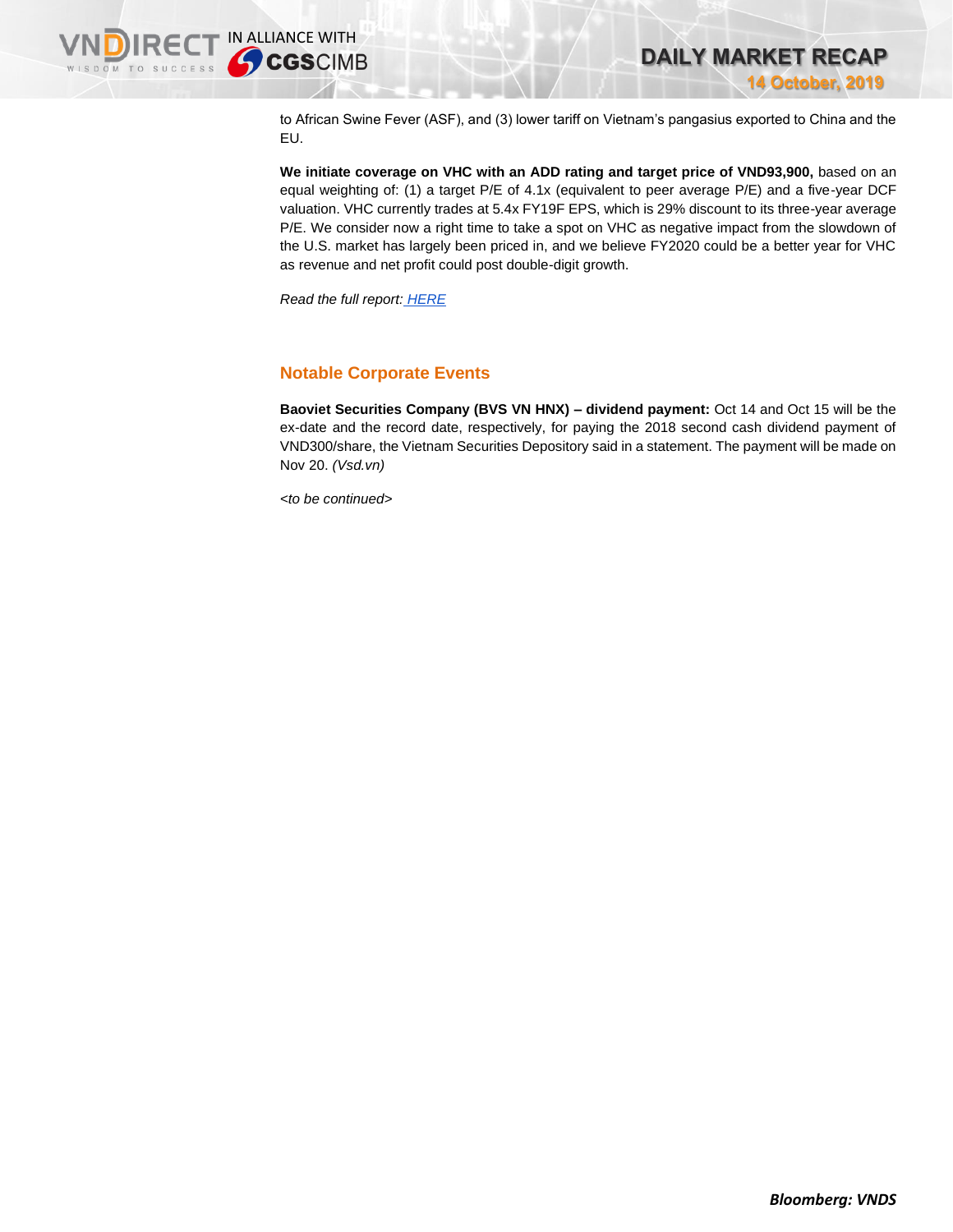# **DAILY MARKET RECAP 14 October, 2019**

# **COVERAGE SUMMARY**

WISDOM TO SUCCESS

**VNDIRECT IN ALLIANCE WITH** 

| Ticker          | <b>Close</b><br>price | <b>Adjusted</b><br>target<br>price | <b>Dividend</b><br>yield | <b>Potential</b><br>return | <b>Rating</b> | Investment thesis summary/Update                                                                                                                                                                                                                                                                                                                                                                                                                                                                                                       | <b>Latest</b><br>report |
|-----------------|-----------------------|------------------------------------|--------------------------|----------------------------|---------------|----------------------------------------------------------------------------------------------------------------------------------------------------------------------------------------------------------------------------------------------------------------------------------------------------------------------------------------------------------------------------------------------------------------------------------------------------------------------------------------------------------------------------------------|-------------------------|
| PC <sub>1</sub> | 19,500                | 24,500                             | 0.0%                     | 25.6%                      | <b>ADD</b>    | 1. Robust backlog in 2019F. According to the company, the total<br>backlog of the grid erection and installation segment is estimated<br>at VND2,829bn at the beginning of 2019<br>2. Promising outlook for hydropower segment. Investments in<br>hydropower have gradually helped improved PC1's earnings<br>quality thanks to high margins and recurring, stable revenues.                                                                                                                                                           | <b>Link</b>             |
| LPB             | 7,700                 | 10,000                             | 0.0%                     | 29.9%                      | ADD           | 1. LPB has embarked on an extensive branch network expansion<br>initiative that is unmatched by other banks.<br>2. Potential for a boost in fee income from bancassurance.<br>3. LPB is considering migrating to HOSE. A listing on HOSE will<br>increase liquidity for LPB<br>4. High dividend yield on a low valuation.                                                                                                                                                                                                              | Link                    |
| <b>NLG</b>      | 28,800                | 39,600                             | 1.7%                     | 39.2%                      | ADD           | 1. Project delay has led to haircut of our FY18F presales estimate.<br>2. Project licenses bode well for FY19F launches.<br>3. New land parcel acquired in Dec to support long term growth.                                                                                                                                                                                                                                                                                                                                            | <b>Link</b>             |
| ACV             | 76,500                | 105,000                            | 0.0%                     | 37.3%                      | <b>ADD</b>    | 1. ACV is a robust long-term bet on the aviation growth story than<br>even a basket of domestic airline stocks.<br>2. MOT's divestment of ACV stake to be a significant catalyst.<br>3. High return on capital and superior growth prospects justify<br>valuation premium.                                                                                                                                                                                                                                                             | <b>Link</b>             |
| <b>DPM</b>      | 14,600                | 17,300                             | 6.9%                     | 25.3%                      | <b>ADD</b>    | 1. Core urea business could face near-term margin pressure due<br>to the expected increases in gas input prices, which will outweigh<br>ASP recovery, in our view.<br>2. NH3-NPK project is the earnings growth driver over the next few<br>years, contributing 1.4-2.6tr annually to revenue starting from<br>2018F. However high interest expense and D&A burden could<br>result in annual losses in 2019-20F.<br>3. Pending VAT policy change in Vietnam is expected to boost<br>DPM's gross margin by 2-3% pts from 2019F onwards. | Link                    |
| QNS             | 29,700                | 44,300                             | 1.7%                     | 50.8%                      | ADD           | 1. QNS is the leading branded soymilk player in Vietnam and a<br>major sugar producer.<br>2. The company commanded 82% market share of the packaged<br>soymilk market and accounted for around 10% of total nationwide<br>sugar supply in 2017.                                                                                                                                                                                                                                                                                        | Link                    |
| <b>LTG</b>      | 24,300                | 27,300                             | 6.6%                     | 18.9%                      | ADD           | 1. Market leader in the CPC segment with 21% market share (vs.<br>second largest player VFG with 8.3% market share). LTG could<br>easily maintain the market leadership in the segment thanks to (1)<br>extensive distribution network, and (2) established long-term<br>relationships with suppliers.<br>2. Long-term strategy is to focus on the Agrifood segment with<br>high potential in export markets such as China, Philippines,<br>Indonesia, etc.<br>3. LTG is trading far below its domestic peers.                         | Link                    |
| ѴСВ             | 85,000                | 83,200                             | 0.9%                     | $-1.2%$                    | <b>HOLD</b>   | 1. Solid core earnings growth with earnings from divestment and<br>bancassurance deals creating uncaptured upside<br>2. Strongly positioned to penetrate the retail banking segment.<br>3. Well-regarded bank with best-in-class asset quality and strong<br>deposit franchise.<br>4. Successful private placement enhanced capital buffers.                                                                                                                                                                                           | <u>Link</u>             |
| <b>MBB</b>      | 23,450                | 31,500                             | 0.0%                     | 34.4%                      | <b>ADD</b>    | 1. Solid earnings on improving NIM and strong fee income growth<br>with huge room to continue to boost asset yields.<br>2. Continued shift towards retail lending supports NIM expansion.<br>3. Dynamic strategy to boost fee income.<br>4. Prudent risk management evinced by a clean balance sheet                                                                                                                                                                                                                                   | <b>Link</b>             |
| <b>VPB</b>      | 22,300                | 21,200                             | 0.0%                     | $-4.9%$                    | <b>HOLD</b>   | 1. The leading market player in consumer finance with high returns<br>on capital.<br>2. Stricter credit controls hampered earnings growth in FY18.<br>3. More digitalisation initiatives to grow fee income and cut costs.<br>VPB has launched a new digital platform in SME banking, retail<br>banking and consumer finance.                                                                                                                                                                                                          | <u>Link</u>             |
| <b>TCM</b>      | 22,000                | 28,200                             | 2.4%                     | 30.6%                      | <b>ADD</b>    | 1. The only vertically-integrated textile manufacturer in Vietnam.<br>2. Sears's bankruptcy will dent FY18 and FY19F earnings.<br>3. EVFTA is expected to confer a competitive advantage to TCM<br>due to "Fabric forward Rules of Origin"                                                                                                                                                                                                                                                                                             | <b>Link</b>             |
| <b>HPG</b>      | 21,450                | 26,139                             | 0.0%                     | 21.9%                      | ADD           | 1. We believe HPG will further consolidate its domestic market<br>share.<br>2. Higher sales volume but lower ASP<br>3. Slight delay and capex overruns on the second phase of Dung<br>Quat Steel Complex project.                                                                                                                                                                                                                                                                                                                      | <b>Link</b>             |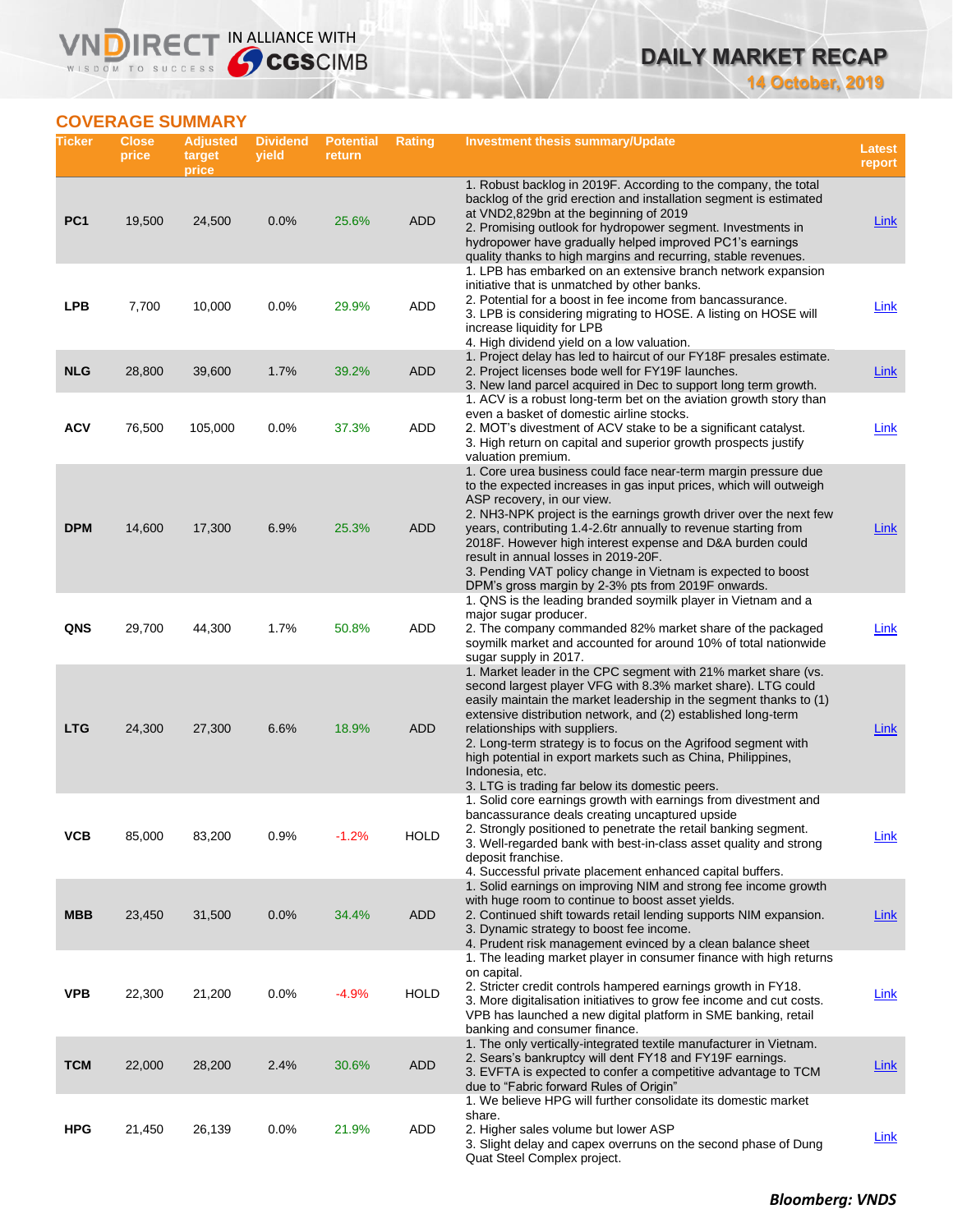# **DAILY MARKET RECAP**

**14 October, 2019**

| Ticker     | <b>Close</b><br>price | <b>Adjusted</b><br>target<br>price | <b>Dividend</b><br>yield | <b>Potential</b><br>return | Rating        | <b>Investment thesis summary/Update</b>                                                                                                                                                                                                                                                                                                                                                                                                                                             | <b>Latest</b><br>report |
|------------|-----------------------|------------------------------------|--------------------------|----------------------------|---------------|-------------------------------------------------------------------------------------------------------------------------------------------------------------------------------------------------------------------------------------------------------------------------------------------------------------------------------------------------------------------------------------------------------------------------------------------------------------------------------------|-------------------------|
| <b>PVT</b> | 17,000                | 21,000                             | 6.2%                     | 29.7%                      | <b>ADD</b>    | 1. A beneficiary of secular oil and gas demand growth in Vietnam<br>with stable cash flow and a robust business model.<br>2. PVT boasts a stable business model with assured annual<br>transportation volumes and long-term charter rates.<br>3. We see the ongoing fleet rejuvenation benefitting PVT's long-<br>term prospects.                                                                                                                                                   | Link                    |
| <b>STK</b> | 20,000                | 25,200                             | 7.5%                     | 33.5%                      | ADD           | 1. Second-largest synthetic fiber manufacturer in Vietnam.<br>2. STK is a direct beneficiary of CPTPP and the US-China trade<br>war.<br>3. Trang Bang 5 (TB5) project's commercial operations will start in<br>1Q19F.                                                                                                                                                                                                                                                               | Link                    |
| <b>AAA</b> | 15,200                | 25,300                             | 13.4%                    | 79.8%                      | <b>ADD</b>    | 1. AAA is the largest plastic packaging manufacturer and exporter<br>in South East Asia, with current production capacity of 8,000<br>tonnes/month.<br>2. AAA will be able to capture market share globally in countries<br>such as Japan and the U.S.<br>3. AAA aims to expand its production and adopt effective cost<br>controls.                                                                                                                                                | Link                    |
| <b>PNJ</b> | 80,000                | 88,000                             | 2.9%                     | 12.9%                      | <b>HOLD</b>   | 1. PNJ is leading the jewellery market in Vietnam with an<br>estimated 30% market share in the branded segment in 2018, per<br>management.<br>2. Extensive store network and still expanding.<br>3. Sustained momentum at PNJ Gold and anticipated turnaround<br>at PNJ Silver to drive strong topline growth.                                                                                                                                                                      | <b>Link</b>             |
| <b>KDH</b> | 25,000                | 28,300                             | 2.0%                     | 15.2%                      | <b>ADD</b>    | 1. KDH owns 500ha land bank in the inner city area of HCMC<br>following its recent merger with Binh Chanh Construction &<br>Investment (BCI, Unlisted).<br>2. Its strategy to develop mid-range condos and gated townhouse<br>communities makes for a diversified range of products and lowers<br>market risk.<br>3. We believe KDH's high quality housing developments have<br>helped it to establish its brand name among prospective buyers,<br>driving strong sales absorption. | Link                    |
| <b>DCM</b> | 7,380                 | 8,900                              | 12.2%                    | 32.8%                      | ADD           | 1. Parent company PVN guarantees 12% ROE for the company's<br>urea operations in FY15-18F, protecting DCM from adverse<br>market movements.<br>2. Changes to Vietnam's VAT policy in 2018-19F could help<br>expand DCM's gross margin by 3-4% from 2019F onwards, in our<br>view.<br>3. Uncertainty around 2019F input gas price policy, however, is a<br>major risk that could counter positive effects of VAT policy change.                                                      | <u>Link</u>             |
| <b>VTP</b> | 128,700               | 111,000                            | 1.2%                     | $-12.6%$                   | <b>REDUCE</b> | 1. High growth company in a fast-evolving industry.<br>2. VTP's market share gains can be attributed to advanced<br>technology and strong infrastructure.<br>3. VTP's core sales is expected to grow at a CAGR of 48.5% to<br>2020.<br>4. Healthy financial status with strong cash reserves and high<br>ROE.                                                                                                                                                                       | Link                    |
| <b>ACB</b> | 24,500                | 30,400                             | 4.1%                     | 28.2%                      | ADD           | 1. Well-established retail brand name and customer base.<br>2. Large retail customer base enables a strong fee income<br>franchise.<br>3. Legacy issues resolved, resulting in a healthy balance sheet.                                                                                                                                                                                                                                                                             | Link                    |
| <b>GAS</b> | 102,000               | 105,700                            | 5.7%                     | 9.3%                       | <b>HOLD</b>   | 1. Flat oil price outlook could weigh on sales growth<br>2. Depleting gas supply puts pressure on input costs<br>3. Demand and capacity expansion to partly offset rising costs                                                                                                                                                                                                                                                                                                     | <b>Link</b>             |
| <b>PVS</b> | 18,700                | 24,600                             | 3.7%                     | 35.3%                      | ADD           | 1. A diversified oilfield services company with strong financial<br>health<br>2. Key beneficiary of Vietnam's push for renewed dry gas reserves<br>3. Strong earnings growth expected in FY18-21F                                                                                                                                                                                                                                                                                   | Link                    |
| <b>PVD</b> | 16,750                | 19,600                             | 0.0%                     | 17.0%                      | <b>ADD</b>    | 1. PVD's rig fleet as young enough to benefit from anticipated<br>global oilfield services market upturn<br>2. We differ in expecting PVD's profitability to turn around in FY19-<br>21F                                                                                                                                                                                                                                                                                            | <u>Link</u>             |
| MSH        | 56,000                | 66,600                             | 6.5%                     | 25.5%                      | ADD           | 1. MSH leads position in apparel manufacturing industry, solidified<br>by a strong customer base of global premium fashion brands.<br>2. A change in product mix with larger contribution from high-<br>margin FOB (Free on Board) apparel production is expected to be<br>the near-term growth driver.                                                                                                                                                                             | Link                    |

IN ALLIANCE WITH

VND

 $R<sub>f</sub>$ 

WISDOM TO SUCCESS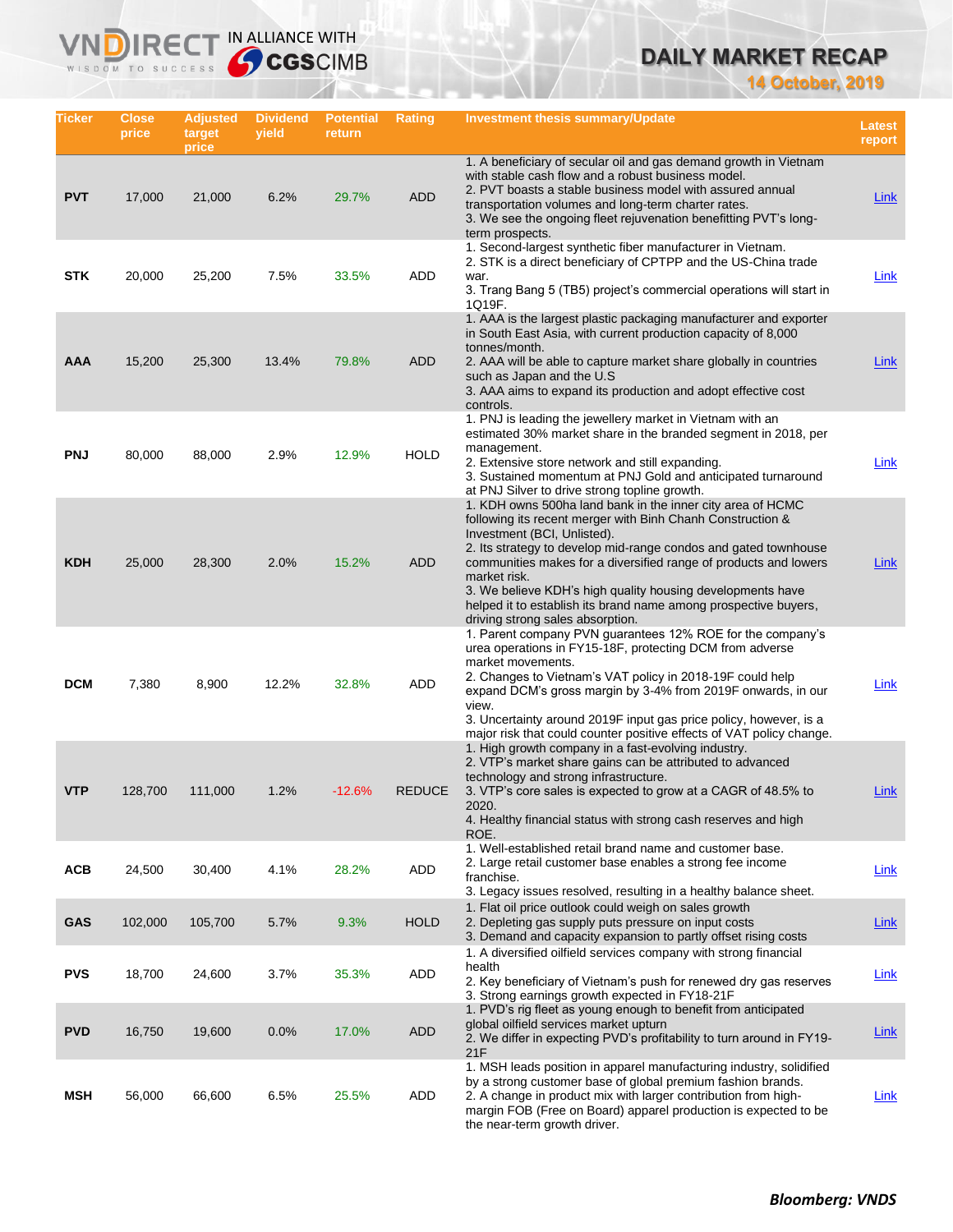# **DAILY MARKET RECAP**

**14 October, 2019**

| <b>Ticker</b> | Close<br>price | <b>Adjusted</b><br>target<br>price | <b>Dividend</b><br>vield | <b>Potential</b><br>return | <b>Rating</b> | <b>Investment thesis summary/Update</b>                                                                                                                                                                                                                                                                                                             | Latest<br>report |
|---------------|----------------|------------------------------------|--------------------------|----------------------------|---------------|-----------------------------------------------------------------------------------------------------------------------------------------------------------------------------------------------------------------------------------------------------------------------------------------------------------------------------------------------------|------------------|
| <b>MWG</b>    | 124,700        | 140,700                            | 1.2%                     | 14.0%                      | <b>HOLD</b>   | 1. Mobile World Investment Corporation (MWG) is the largest<br>consumer electronics retailer in term of both revenue and<br>earnings.<br>2. We see long-term potential in the grocery retail business,<br>underpinned by: 1) high-growth segment to lure both local and<br>foreign retailers; and 2) improving performance of BHX in late-<br>2018. | <b>Link</b>      |
| <b>POW</b>    | 12,850         | 18,334                             | 0.0%                     | 42.7%                      | ADD           | 1. The leading gas-fired power producer in Vietnam<br>2. Riding the anticipated power shortage in the South of Vietnam<br>3. Well-positioned to excel in the competitive electricity market<br>4. Vigorous 2019F outlook, solid EPS growth of 16.6% over FY18-<br>21F                                                                               | Link             |
| <b>TCB</b>    | 23,900         | 27,400                             | 0.0%                     | 14.6%                      | <b>HOLD</b>   | 1. Unique ecosystem banking approach that is unmatched by<br>rivals.<br>2. TCB has the strongest and most diversified non-II franchise.<br>3. Advanced technology enables customer-centric system.<br>4. Potential re-rating catalysts and downside risks.                                                                                          | <b>Link</b>      |
| <b>PPC</b>    | 25,100         | 27,879                             | 10.0%                    | 21.1%                      | <b>ADD</b>    | 1. Stable operation despite its aged power plants<br>2. Reduced exposure to coal shortage risk<br>3. Decent dividend story                                                                                                                                                                                                                          | Link             |
| <b>VIB</b>    | 18,600         | 21,200                             | 2.6%                     | 16.6%                      | <b>ADD</b>    | 1. Rising retail lending exposure bolstered earning growth<br>2. VIB is active in product innovation and technology development                                                                                                                                                                                                                     | Link             |
| <b>KBC</b>    | 15,200         | 17,500                             | 6.6%                     | 21.7%                      | <b>ADD</b>    | 1. Leading Northern IP operator with the second-largest land bank<br>2. Residential property to be a key revenue growth driver in FY19-<br>20F                                                                                                                                                                                                      | Link             |
| <b>VNM</b>    | 128,600        | 155,600                            | 3.5%                     | 24.5%                      | <b>ADD</b>    | 1. Domestic dairy consumption recovery to be key catalyst<br>2. Innovation and diversified client targets to continue driving growth<br>3. We expect earnings to grow 3.6% yoy in FY19F on higher tax,<br>but record double digit growth in FY20-21F.                                                                                               | Link             |
| <b>VHM</b>    | 87,900         | 104,300                            | 1.1%                     | 19.8%                      | <b>ADD</b>    | 1. Sizeable land bank to secure pipeline for at least 15 years<br>2. Giant enters the mid-range housing market<br>3. Solid earnings outlook for FY19-21F                                                                                                                                                                                            | Link             |
| <b>VJC</b>    | 139,400        | 142,200                            | 2.2%                     | 4.2%                       | <b>HOLD</b>   | 1. VJC reported unexciting 1H19 results due in part to delayed<br>aircraft delivery.<br>2. We believe the slow fleet expansion cannot be resolved in near<br>term.<br>3. We expect an improvement in 2H19F and a brighter outlook in<br><b>FY20F.</b>                                                                                               | Link             |
| <b>VHC</b>    | 79,000         | 93,900                             | 5.1%                     | 24.0%                      | ADD           | 1. Vietnam's pangasius exports expected to shine in medium term<br>2. VHC is well-equipped to capture the recovery of pangasius export<br>business.<br>3. We expect VHC's results will strongly recover in FY20F                                                                                                                                    | Link             |

**VNDIRECT IN ALLIANCE WITH**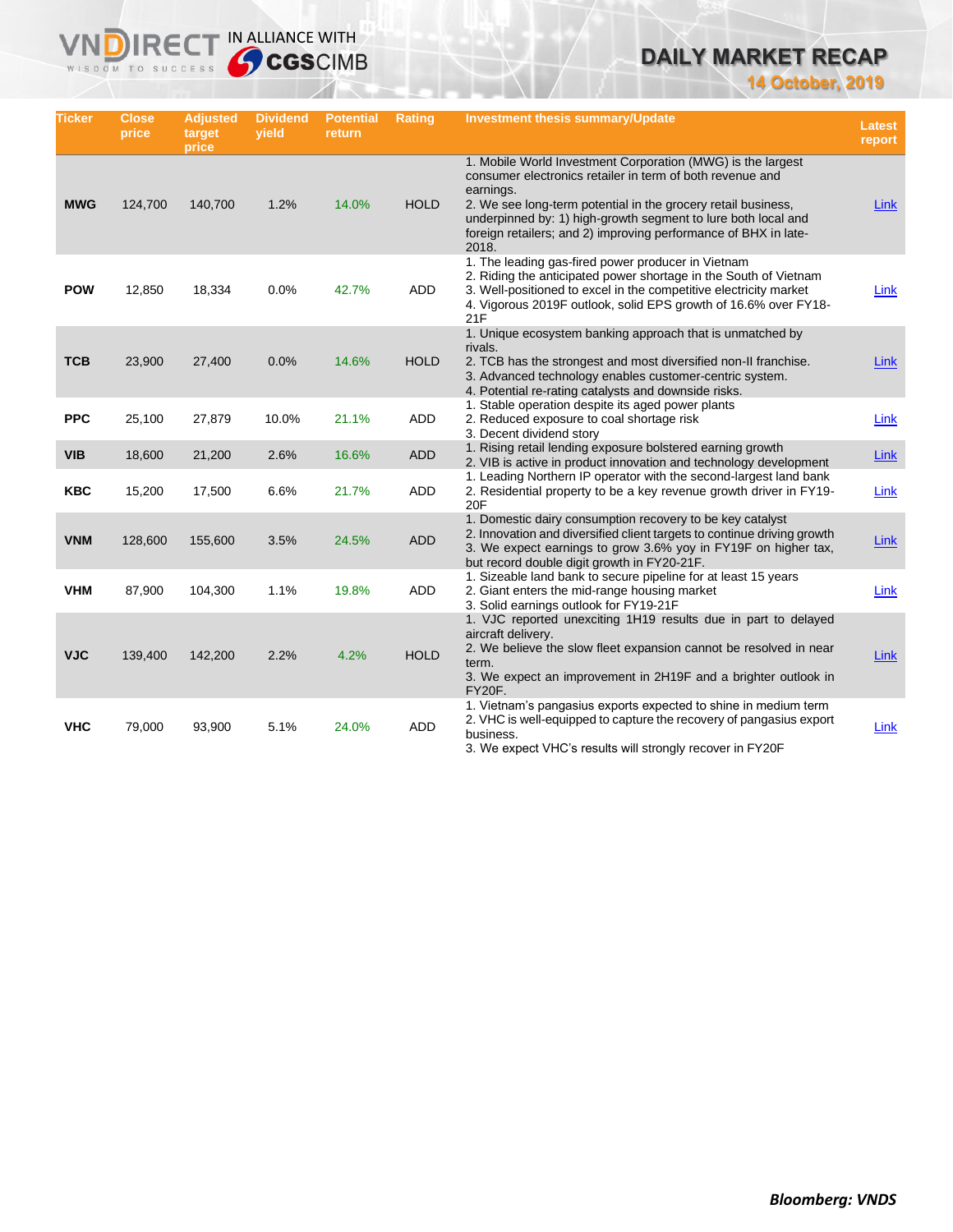## **MARKET MOVEMENTS**

WISDOM TO SUCCESS

n

| <b>HOSE</b>        |              |       |      |         |              |
|--------------------|--------------|-------|------|---------|--------------|
| <b>Top gainers</b> |              |       |      |         | <b>VND</b>   |
| <b>Ticker</b>      | Last         | Cha   | %chq | Vol.    | <b>Index</b> |
|                    | <b>Price</b> |       |      |         | impact       |
| HAI                | 1,690        | 110   | 6.96 | 1.11MLN | 0.006        |
| <b>HOT</b>         | 36,950       | 2,400 | 6.95 | 150     | 0.006        |
| LAF                | 9,260        | 600   | 6.93 | 6,670   | 0.003        |
| <b>FLC</b>         | 3,550        | 230   | 6.93 | 2.93MLN | 0.048        |
| <b>NAV</b>         | 8,800        | 570   | 6.93 | 10      | 0.001        |

**IRECT IN ALLIANCE WITH** 

| <b>Top losers</b> |              |          |         |         | <b>VND</b>   |
|-------------------|--------------|----------|---------|---------|--------------|
| <b>Ticker</b>     | Last         | Cha      | %chq    | Vol.    | <b>Index</b> |
|                   | <b>Price</b> |          |         |         | impact       |
| <b>VPK</b>        | 2.420        | $-180$   | $-6.92$ | 24,530  | $-0.001$     |
| SII               | 17,500       | $-1,300$ | $-6.91$ | 10      | $-0.025$     |
| <b>FTM</b>        | 3.640        | $-270$   | $-6.91$ | 1.23MLN | $-0.004$     |
| <b>SSC</b>        | 71,500       | $-5,300$ | $-6.90$ | 140     | $-0.023$     |
| <b>FDC</b>        | 14,250       | $-1,050$ | $-6.86$ | 2,470   | $-0.012$     |

| <b>Top index movers</b> |              |     |         |               |              |  |  |
|-------------------------|--------------|-----|---------|---------------|--------------|--|--|
| <b>Ticker</b>           | Last         | Cha | $%$ chq | Vol.          | <b>Index</b> |  |  |
|                         | <b>Price</b> |     |         |               | impact       |  |  |
| <b>CTG</b>              | 21,700       | 550 | 2.60    | 7.10MLN       | 0.604        |  |  |
| <b>MBB</b>              | 23,450       | 700 |         | 3.08 11.80MLN | 0.446        |  |  |
| <b>BID</b>              | 41,150       | 350 | 0.86    | 1.38MLN       | 0.353        |  |  |
| <b>TCB</b>              | 23,900       | 300 | 1.27    | 5.15MLN       | 0.309        |  |  |
| <b>VNM</b>              | 128,600      | 600 | 0.47    | 586.040       | 0.308        |  |  |

| <b>VND</b><br><b>Top index laggers</b> |              |        |         |         |              |  |  |  |
|----------------------------------------|--------------|--------|---------|---------|--------------|--|--|--|
| <b>Ticker</b>                          | Last         | Cha    | %chq    | Vol.    | <b>Index</b> |  |  |  |
|                                        | <b>Price</b> |        |         |         | impact       |  |  |  |
| <b>VHM</b>                             | 87.900       | $-500$ | $-0.57$ | 285.650 | $-0.494$     |  |  |  |
| <b>VRE</b>                             | 31,700       | $-650$ | $-2.01$ | 3.17MLN | $-0.446$     |  |  |  |
| <b>VCB</b>                             | 85,000       | $-300$ | $-0.35$ | 620.800 | $-0.328$     |  |  |  |
| <b>GAS</b>                             | 102,000      | $-300$ | $-0.29$ | 217,560 | $-0.169$     |  |  |  |
| <b>MSN</b>                             | 76,600       | -400   | $-0.52$ | 199.640 | $-0.138$     |  |  |  |

| <b>VND</b><br><b>Top liquidity</b> |              |       |      |         |              |  |  |
|------------------------------------|--------------|-------|------|---------|--------------|--|--|
| <b>Ticker</b>                      | Last         | Cha   | %chq | Val.    | <b>Index</b> |  |  |
|                                    | <b>Price</b> |       |      | (VNDbn) | impact       |  |  |
| <b>ROS</b>                         | 25,750       | 0     | 0.00 | 558     | 0.000        |  |  |
| <b>MBB</b>                         | 23,450       | 700   | 3.08 | 275     | 0.446        |  |  |
| <b>CTG</b>                         | 21,700       | 550   | 2.60 | 154     | 0.604        |  |  |
| <b>VPB</b>                         | 22,300       | 200   | 0.90 | 140     | 0.145        |  |  |
| <b>FPT</b>                         | 57,700       | 1,200 | 2.12 | 128     | 0.240        |  |  |

| <b>HOSE</b>        |              |       |         |         |              |                    |              | <b>HNX</b> |         |        |              |
|--------------------|--------------|-------|---------|---------|--------------|--------------------|--------------|------------|---------|--------|--------------|
| <b>Top gainers</b> |              |       |         |         | <b>VND</b>   | <b>Top gainers</b> |              | <b>VND</b> |         |        |              |
| <b>Ticker</b>      | Last         | Chg   | $%$ chq | Vol.    | <b>Index</b> | Ticker             | Last         | Chg        | $%$ chg | Vol.   | <b>Index</b> |
|                    | <b>Price</b> |       |         |         | impact       |                    | <b>Price</b> |            |         |        | impact       |
| HAI                | 1.690        | 110   | 6.96    | 1.11MLN | 0.006        | <b>NHP</b>         | 500          | 100        | 25.00   | 37,100 | 0.002        |
| HOT                | 36,950       | 2,400 | 6.95    | 150     | 0.006        | <b>CLM</b>         | 14,300       | 1,300      | 10.00   | 100    | 0.006        |
| LAF                | 9,260        | 600   | 6.93    | 6,670   | 0.003        | SD <sub>2</sub>    | 4,400        | 400        | 10.00   | 17,000 | 0.003        |
| <b>FLC</b>         | 3,550        | 230   | 6.93    | 2.93MLN | 0.048        | TV3                | 30,800       | 2,800      | 10.00   | 1,000  | 0.010        |
| <b>NAV</b>         | 8,800        | 570   | 6.93    | 10      | 0.001        | TBX                | 17,000       | 1,500      | 9.68    | 100    | 0.001        |
|                    |              |       |         |         |              |                    |              |            |         |        |              |

| <b>Top losers</b> |              |          |         |        | <b>VND</b>   | <b>VND</b><br><b>Top losers</b> |              |          |          |           |              |
|-------------------|--------------|----------|---------|--------|--------------|---------------------------------|--------------|----------|----------|-----------|--------------|
| Ticker            | Last         | Chg      | %chq    | Vol.   | <b>Index</b> | Ticker                          | Last         | Chg      | $%$ chq  | Vol.      | <b>Index</b> |
|                   | <b>Price</b> |          |         |        | impact       |                                 | <b>Price</b> |          |          |           | impact       |
| VPK               | 2.420        | $-180$   | $-6.92$ | 24.530 | $-0.001$     | <b>HLD</b>                      | 12,500       | $-1.000$ | $-24.24$ | 115.500   | $-0.038$     |
| SII               | 17,500       | $-1,300$ | $-6.91$ | 10     | $-0.025$     | <b>HPM</b>                      | 9,000        | $-1.000$ | $-10.00$ | 100       | $-0.001$     |
| FTM               | 3.640        | $-270$   | $-6.91$ | .23MLN | $-0.004$     | <b>VCS</b>                      | 84.600       | $-9.400$ | $-10.00$ | $.11$ MLN | $-0.317$     |
| SSC               | 71,500       | $-5,300$ | $-6.90$ | 140    | $-0.023$     | <b>VDL</b>                      | 19,800       | $-2,200$ | $-10.00$ | 100       | $-0.005$     |
| FDC               | 14,250       | $-1,050$ | $-6.86$ | 2,470  | $-0.012$     | SAF                             | 53,500       | $-5,900$ | $-9.93$  | 100       | $-0.007$     |
|                   |              |          |         |        |              |                                 |              |          |          |           |              |

|            | <b>Top index movers</b> |     |         |               | <b>VND</b>             | Top index movers |                      |       |         |         |                 |
|------------|-------------------------|-----|---------|---------------|------------------------|------------------|----------------------|-------|---------|---------|-----------------|
| Ticker     | Last<br><b>Price</b>    | Chg | $%$ chq | Vol.          | <b>Index</b><br>impact | Ticker           | Last<br><b>Price</b> | Chg   | $%$ chq | Vol.    | Index<br>impact |
|            |                         |     |         |               |                        |                  |                      |       |         |         |                 |
| CTG        | 21.700                  | 550 | 2.60    | 7.10MLN       | 0.604                  | ACB              | 24,500               | 500   | 2.08    | 3.53MLN | 0.833           |
| <b>MBB</b> | 23,450                  | 700 |         | 3.08 11.80MLN | 0.446                  | <b>SHB</b>       | 6,700                | 100   | 1.52    | 5.45MLN | 0.114           |
| BID        | 41.150                  | 350 | 0.86    | 1.38MLN       | 0.353                  | DL1              | 26,000               | 1,800 | 7.44    | 100     | 0.086           |
| TCB        | 23,900                  | 300 | 1.27    | 5.15MLN       | 0.309                  | <b>NVB</b>       | 8,600                | 200   | 2.38    | .20MLN  | 0.078           |
| <b>VNM</b> | 128,600                 | 600 | 0.47    | 586.040       | 0.308                  | <b>PGS</b>       | 31,000               | 1.400 | 4.73    | 1.800   | 0.048           |

|            | <b>Top index laggers</b> |        |         |         | <b>VND</b>      | <b>Top index laggers</b> |                      |          |          |         |                        |
|------------|--------------------------|--------|---------|---------|-----------------|--------------------------|----------------------|----------|----------|---------|------------------------|
| Ticker     | Last<br><b>Price</b>     | Chg    | %chq    | Vol.    | Index<br>impact | Ticker                   | Last<br><b>Price</b> | Chg      | $%$ chq  | Vol.    | <b>Index</b><br>impact |
| VHM        | 87.900                   | $-500$ | $-0.57$ | 285.650 | $-0.494$        | <b>VCS</b>               | 84.600               | $-9.400$ | $-10.00$ | 1.11MLN | $-0.317$               |
| <b>VRE</b> | 31,700                   | $-650$ | $-2.01$ | 3.17MLN | $-0.446$        | <b>PVS</b>               | 18,700               | $-200$   | $-1.06$  | 1.87MLN | $-0.050$               |
| VCB        | 85,000                   | $-300$ | $-0.35$ | 620,800 | $-0.328$        | <b>HLD</b>               | 12.500               | $-1.000$ | $-24.24$ | 115.500 | $-0.038$               |
| <b>GAS</b> | 102,000                  | $-300$ | $-0.29$ | 217.560 | $-0.169$        | L14                      | 58,700               | $-3.000$ | $-4.86$  | 52.700  | $-0.038$               |
| MSN        | 76,600                   | $-400$ | $-0.52$ | 199.640 | $-0.138$        | CEO                      | 9,500                | $-200$   | $-2.06$  | 666.900 | $-0.033$               |

|                      |              |       |         |         |              |                      |              |          |          |                   | <b>VND</b>   |  |
|----------------------|--------------|-------|---------|---------|--------------|----------------------|--------------|----------|----------|-------------------|--------------|--|
| <b>Top liquidity</b> |              |       |         |         | <b>VND</b>   | <b>Top liquidity</b> |              |          |          |                   |              |  |
| <b>Ticker</b>        | Last         | Chg   | $%$ chg | Val.    | <b>Index</b> | Ticker               | Last         | Chg      | $%$ chq  | Val.              | <b>Index</b> |  |
|                      | <b>Price</b> |       |         | (VNDbn) | impact       |                      | <b>Price</b> |          |          | (VNDbn)           | impact       |  |
| ROS                  | 25,750       | 0     | 0.00    | 558     | 0.000        | VCS                  | 84,600       | $-9,400$ | $-10.00$ | 97                | $-0.317$     |  |
| <b>MBB</b>           | 23,450       | 700   | 3.08    | 275     | 0.446        | <b>ACB</b>           | 24,500       | 500      | 2.08     | 86                | 0.833        |  |
| CTG                  | 21,700       | 550   | 2.60    | 154     | 0.604        | <b>SHB</b>           | 6,700        | 100      | 1.52     | 37                | 0.114        |  |
| <b>VPB</b>           | 22,300       | 200   | 0.90    | 140     | 0.145        | <b>PVS</b>           | 18,700       | $-200$   | $-1.06$  | 36                | $-0.050$     |  |
| <b>FPT</b>           | 57,700       | 1,200 | 2.12    | 128     | 0.240        | VCG                  | 26,600       | 0        | 0.00     | 16                | 0.000        |  |
|                      |              |       |         |         |              |                      |              |          |          | Source: Bloomberg |              |  |

*Source: Bloomberg*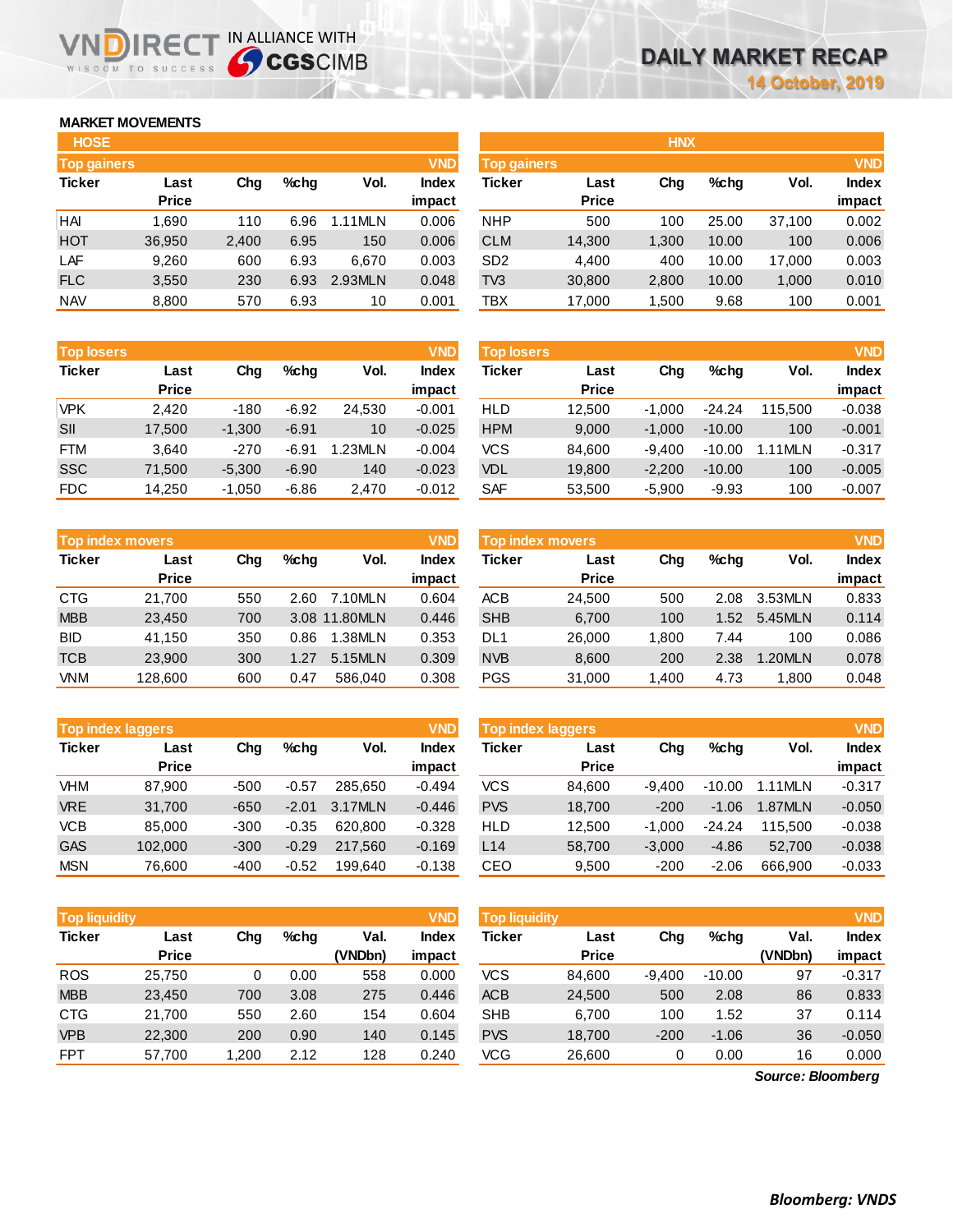## **FOREIGN ACTIVITIES**

WISDOM TO SUCCESS

**REC** 

IN ALLIANCE WITH

| <b>Volume (Mn'shs)</b> | <b>HOSE</b> | <b>HNX</b> | Value (VND'bn)        | <b>HOSE</b> | <b>HNX</b> |
|------------------------|-------------|------------|-----------------------|-------------|------------|
| <b>BUY</b>             | 9.2         | 0.3        | <b>BUY</b>            | 350.2       | 4.0        |
| % of market            | 4.8%        | $0.9\%$    | % of market           | 8.4%        | 0.8%       |
| <b>SELL</b>            | 9.8         | 0.5        | <b>SELL</b>           | 328.0       | 10.8       |
| % of market            | 5.2%        | 1.4%       | % of market           | 7.9%        | 2.0%       |
| <b>NET BUY (SELL)</b>  | (0.6)       | (0.2)      | <b>NET BUY (SELL)</b> | 22.2        | (6.8)      |

*Source: HSX, HNX*





| <b>YTD ACCUMULATION</b> |             |            |                       |             |                                                      |
|-------------------------|-------------|------------|-----------------------|-------------|------------------------------------------------------|
| <b>Volume (MIn'shs)</b> | <b>HOSE</b> | <b>HNX</b> | <b>Value (VND'bn)</b> | <b>HOSE</b> | <b>HNX</b>                                           |
| <b>BUY</b>              | 2,835.1     | 185.7      | <b>BUY</b>            | 130,542.0   | 3,203.6                                              |
| % of market             | 8.6%        | 2.9%       | % of market           | 17.1%       | 1.9%                                                 |
| <b>SELL</b>             | 2,979.4     | 235.8      | <b>SELL</b>           | 122,786.0   | 3,975.3                                              |
| % of market             | $9.1\%$     | 3.7%       | % of market           | 16.1%       | 2.4%                                                 |
| <b>NET BUY (SELL)</b>   | (144.3)     | (50.0)     | <b>NET BUY (SELL)</b> | 7,756       | (771.7)<br>$\sim$ $\sim$ $\sim$ $\sim$ $\sim$ $\sim$ |

*Source: HSX, HNX*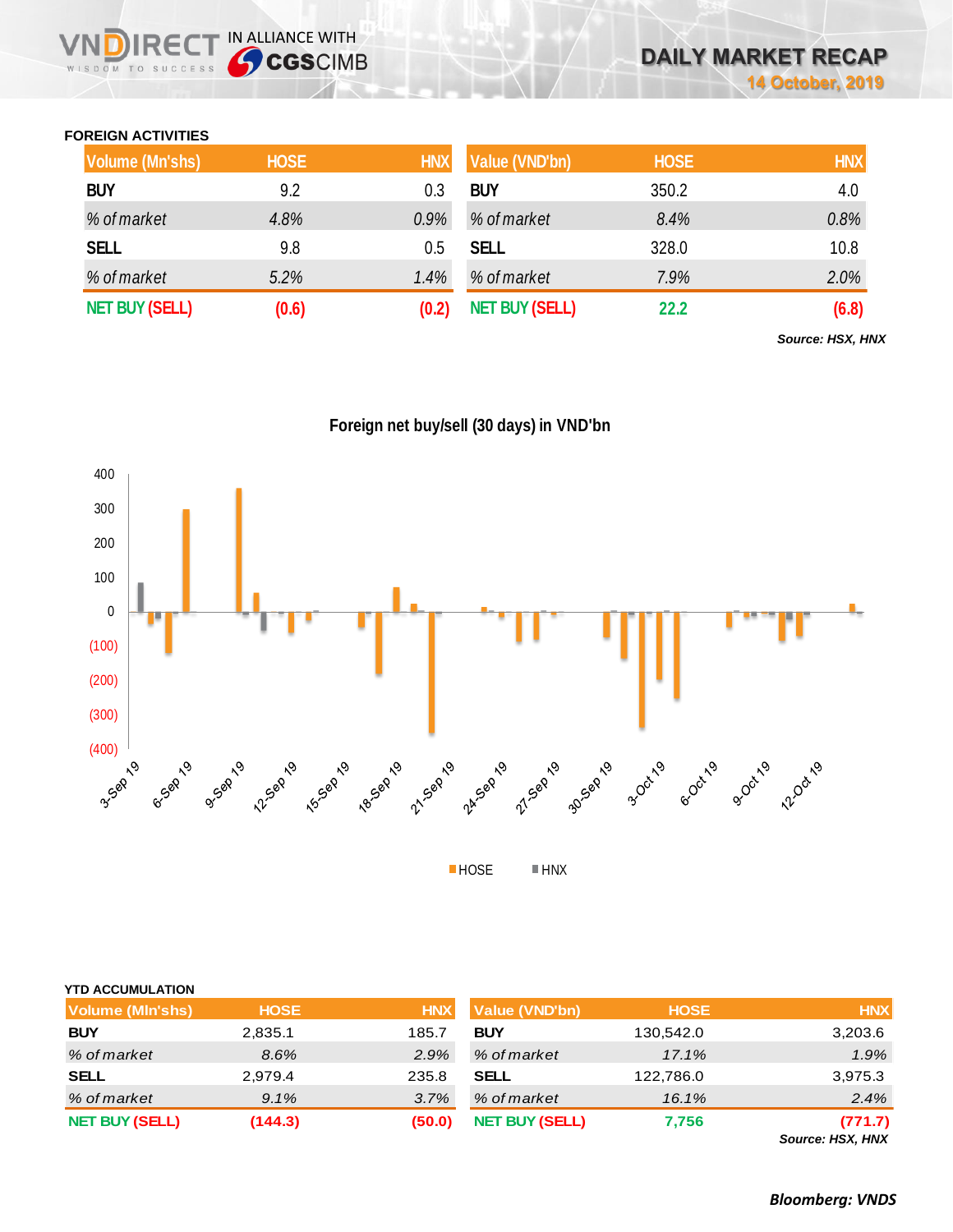### **FOREIGN ACTIVITIES**

WISDOM TO SUCCESS

|               |                               | <b>HOSE</b> |         |       |                        | <b>HNX</b>                    |                      |               |         |       |                        |
|---------------|-------------------------------|-------------|---------|-------|------------------------|-------------------------------|----------------------|---------------|---------|-------|------------------------|
|               | Top buy by foreigners (value) |             |         |       | <b>VND'bn</b>          | Top buy by foreigners (value) |                      | <b>VND'bn</b> |         |       |                        |
| <b>Ticker</b> | Last<br><b>Price</b>          | Chg         | %chg    | Value | <b>Index</b><br>impact | Ticker                        | Last<br><b>Price</b> | Chg           | %chg    | Value | <b>Index</b><br>impact |
| <b>VNM</b>    | 128.600                       | 600         | 0.47    | 73.8  | 0.308                  | <b>SHS</b>                    | 8,500                | 300           | 3.66    | 1.0   | 0.000                  |
| <b>NVL</b>    | 62,000                        | 100         | 0.16    | 30.7  | 0.027                  | SCI                           | 16,000               | $\mathbf{0}$  | 0.00    | 0.9   | 0.000                  |
| <b>VIC</b>    | 118,000                       | 0           | 0.00    | 29.5  | 0.000                  | <b>BAX</b>                    | 49.200               | $-1,400$      | $-2.77$ | 0.8   | 0.000                  |
| <b>VCB</b>    | 85,000                        | $-300$      | $-0.35$ | 25.1  | $-0.328$               | <b>PVS</b>                    | 18,700               | $-200$        | $-1.06$ | 0.2   | 0.000                  |
| SSI           | 21,750                        | 450         | 2.11    | 15.2  | 0.068                  | <b>SRA</b>                    | 11.000               | 300           | 2.80    | 0.2   | 0.000                  |

**IRECT IN ALLIANCE WITH** 

| <b>HNX</b>    |                               |          |         |       |               |  |  |  |  |  |  |  |  |
|---------------|-------------------------------|----------|---------|-------|---------------|--|--|--|--|--|--|--|--|
|               | Top buy by foreigners (value) |          |         |       | <b>VND'bn</b> |  |  |  |  |  |  |  |  |
| <b>Ticker</b> | Last                          | Chq      | $%$ chq | Value | <b>Index</b>  |  |  |  |  |  |  |  |  |
|               | <b>Price</b>                  |          |         |       | impact        |  |  |  |  |  |  |  |  |
| <b>SHS</b>    | 8,500                         | 300      | 3.66    | 1.0   | 0.000         |  |  |  |  |  |  |  |  |
| SCI           | 16,000                        | 0        | 0.00    | 0.9   | 0.000         |  |  |  |  |  |  |  |  |
| <b>BAX</b>    | 49,200                        | $-1,400$ | $-2.77$ | 0.8   | 0.000         |  |  |  |  |  |  |  |  |
| <b>PVS</b>    | 18,700                        | $-200$   | $-1.06$ | 0.2   | 0.000         |  |  |  |  |  |  |  |  |
| <b>SRA</b>    | 11,000                        | 300      | 2.80    | 0.2   | 0.000         |  |  |  |  |  |  |  |  |

|               | Top sell by foreigners (value) |        |         |       | <b>VND'bn</b>   | Top sell by foreigners (value) |                      |        |         |       |                        |
|---------------|--------------------------------|--------|---------|-------|-----------------|--------------------------------|----------------------|--------|---------|-------|------------------------|
| <b>Ticker</b> | Last<br><b>Price</b>           | Chg    | %chg    | Value | Index<br>impact | <b>Ticker</b>                  | Last<br><b>Price</b> | Chg    | $%$ chg | Value | <b>Index</b><br>impact |
| <b>VNM</b>    | 128,600                        | 600    | 0.47    | 60.0  | 0.308           | <b>NET</b>                     | 36,000               |        | 0.00    | 5.6   | 0.000                  |
| <b>VRE</b>    | 31,700                         | $-650$ | $-2.01$ | 42.6  | $-0.446$        | <b>NTP</b>                     | 39,000               | $-600$ | $-1.52$ | 1.8   | 0.000                  |
| <b>ROS</b>    | 25.750                         | 0      | 0.00    | 27.0  | 0.000           | <b>PVS</b>                     | 18.700               | $-200$ | $-1.06$ | 1.3   | 0.000                  |
| <b>HDB</b>    | 28,400                         | 400    | 1.43    | 24.3  | 0.116           | <b>CEO</b>                     | 9,500                | $-200$ | $-2.06$ | 1.2   | 0.000                  |
| SSI           | 21,750                         | 450    | 2.11    | 17.9  | 0.068           | <b>DGC</b>                     | 25,800               | $-400$ | $-1.53$ | 0.2   | 0.000                  |

|               | Top net buy by foreigners (value) |        |         |       | <b>VND'bn</b>   | Top net buy by foreigners (value) |                      |              |          |       | <b>VND'bn</b>          |
|---------------|-----------------------------------|--------|---------|-------|-----------------|-----------------------------------|----------------------|--------------|----------|-------|------------------------|
| <b>Ticker</b> | Last<br><b>Price</b>              | Chg    | $%$ chq | Value | Index<br>impact | Ticker                            | Last<br><b>Price</b> | Chg          | %chg     | Value | <b>Index</b><br>impact |
| <b>NVL</b>    | 62,000                            | 100    | 0.16    | 27.0  | 0.027           | <b>SHS</b>                        | 8.500                | 300          | 3.66     | 0.9   | 0.000                  |
| <b>VIC</b>    | 118.000                           | 0      | 0.00    | 17.8  | 0.000           | SCI                               | 16,000               | $\mathbf{0}$ | 0.00     | 0.9   | 0.000                  |
| <b>VCB</b>    | 85.000                            | $-300$ | $-0.35$ | 14.9  | $-0.328$        | <b>BAX</b>                        | 49.200               | $-1.400$     | $-2.77$  | 0.8   | 0.000                  |
| <b>VNM</b>    | 128.600                           | 600    | 0.47    | 13.7  | 0.308           | <b>SRA</b>                        | 11,000               | 300          | 2.80     | 0.2   | 0.000                  |
| <b>BID</b>    | 41,150                            | 350    | 0.86    | 11.2  | 0.353           | <b>VCS</b>                        | 84,600               | $-9.400$     | $-10.00$ | 0.2   | 0.000                  |

|               | Top net sell by foreigners (value) |        |         |         | <b>VND'bn</b>   | <b>VND'bn</b><br>Top net sell by foreigners (value) |                      |        |         |         |                 |
|---------------|------------------------------------|--------|---------|---------|-----------------|-----------------------------------------------------|----------------------|--------|---------|---------|-----------------|
| <b>Ticker</b> | Last<br><b>Price</b>               | Chg    | %chg    | Value   | Index<br>impact | Ticker                                              | Last<br><b>Price</b> | Chg    | %chg    | Value   | Index<br>impact |
| <b>VRE</b>    | 31.700                             | $-650$ | $-2.01$ | $-33.0$ | $-0.446$        | <b>NET</b>                                          | 36.000               | 0      | 0.00    | $-5.55$ | 0.000           |
| <b>ROS</b>    | 25.750                             | 0      | 0.00    | $-25.6$ | 0.000           | <b>NTP</b>                                          | 39,000               | $-600$ | $-1.52$ | $-1.73$ | 0.000           |
| <b>HDB</b>    | 28,400                             | 400    | 1.43    | $-22.8$ | 0.116           | CEO                                                 | 9.500                | $-200$ | $-2.06$ | $-1.25$ | 0.000           |
| <b>VJC</b>    | 139.400                            | 0      | 0.00    | $-14.5$ | 0.000           | <b>PVS</b>                                          | 18,700               | $-200$ | $-1.06$ | $-1.07$ | 0.000           |
| <b>HPG</b>    | 21,450                             | $-50$  | $-0.23$ | $-7.2$  | $-0.041$        | <b>DGC</b>                                          | 25,800               | $-400$ | $-1.53$ | $-0.17$ | 0.000           |

*14-Oct-19*

*Source: Bloomberg, HOSE, HNX*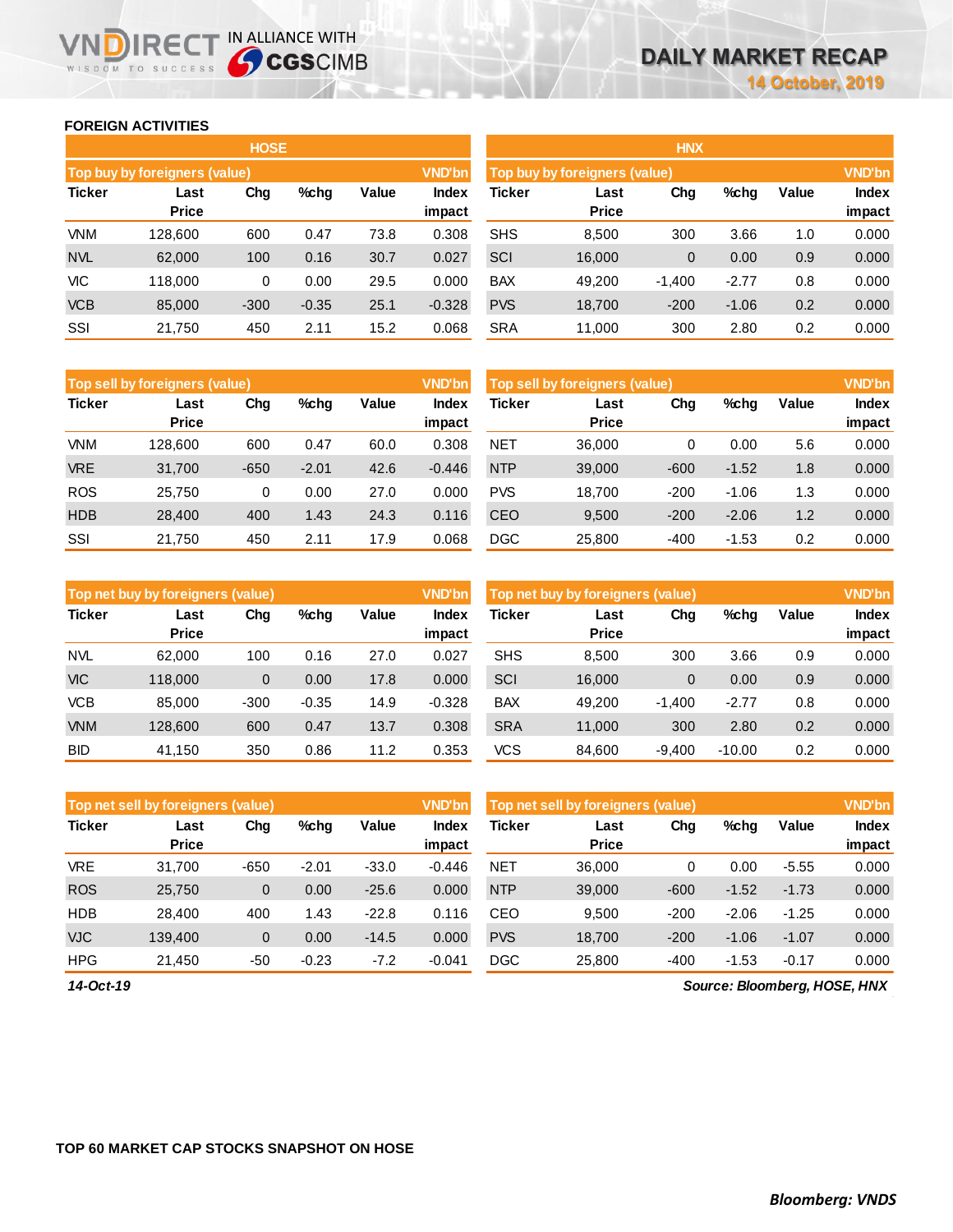# **DAILY MARKET RECAP**

| <b>Sy CGS</b> CIMB<br>WISDOM TO SUCCESS |                    |               |                   |                  |                |                                 | DAILY MARKET RECAP |                         |                            |                           |              |               |                |
|-----------------------------------------|--------------------|---------------|-------------------|------------------|----------------|---------------------------------|--------------------|-------------------------|----------------------------|---------------------------|--------------|---------------|----------------|
|                                         |                    |               |                   |                  |                |                                 |                    | <b>14 October, 2019</b> |                            |                           |              |               |                |
|                                         |                    |               |                   |                  |                |                                 |                    |                         |                            |                           |              |               |                |
| No. Ticker                              | <b>Price</b>       |               | Price change (%)  |                  |                | Mkt. Cap Outs. Vol. Float ratio |                    |                         | Avail. Fil Ave. daily vol. | P/E                       | P/B          | <b>ROE</b>    | <b>ROA</b>     |
|                                         | <b>VND</b>         | 1M            | 3M                | 6M               | <b>US\$mln</b> | <b>MIn'shs</b>                  | $\%$               |                         | $% (30 days-shs)$          | $\boldsymbol{\mathsf{x}}$ | $\pmb{\chi}$ | $\frac{9}{6}$ | $\%$           |
| 1 VIC VM                                | 118,000            | $-3.6$        | 1.7               | 4.2              | 17,017         | 3,346                           | 53.4               | 21.7                    | 355,463                    | 71.8                      | 4.8          | 8.3           | 1.7            |
| 2 VCB VM                                | 85,000             | 3.8           | 15.3              | 25.0             | 13,588         | 3,709                           | 25.2               | 6.2                     | 868,245                    | 18.0                      | 4.1          | 25.6          | 1.6            |
| 3 VHM VM                                | 87,900             | $-0.1$        | 5.8               | $-5.8$           | 12,690         | 3,350                           | 30.3               | 33.9                    | 435,735                    | 19.5                      | 6.8          | 57.0          | 16.7           |
| 4 VNM VM                                | 128,600            | 5.3           | 3.7               | $-5.2$           | 9,652          | 1,741                           | 46.2               | 41.1                    | 832,190<br>321,600         | 23.5                      | 7.9          | 35.0          | 27.6           |
| 5 GAS VM<br>6 SAB VM                    | 102,000<br>258,500 | 1.0<br>$-2.1$ | $-3.6$<br>$-10.6$ | $-4.2$<br>5.9    | 8,414<br>7,145 | 1,914<br>641                    | 4.2<br>10.4        | 45.4<br>36.6            | 14,948                     | 16.8<br>38.4              | 4.4<br>9.5   | 26.9<br>27.1  | 17.7<br>19.5   |
| 7 BID VM                                | 41,150             | 3.3           | 23.2              | 18.4             | 6,064          | 3,419                           | 4.4                | 26.7                    | 1,223,377                  | 19.7                      | 2.6          | 13.7          | 0.5            |
| 8 MSN VM                                | 76,600             | 0.1           | $-6.0$            | $-12.8$          | 3,859          | 1,169                           | 25.8               | 8.7                     | 414,831                    | 23.2                      | 2.9          | 15.6          | 5.7            |
| 9 TCB VM                                | 23,900             | 5.5           | 15.5              | $-4.0$           | 3,602          | 3,497                           | 79.7               | 0.0                     | 2,197,872                  | 9.5                       | 1.5          | 17.0          | 2.7            |
| 10 CTG VM                               | 21,700             | 4.1           | 1.2               | $-0.7$           | 3,483          | 3,723                           | 35.5               | 0.0                     | 2,440,035                  | 14.8                      | 1.1          | 7.8           | 0.5            |
| 11 VREVM                                | 31,700             | $-6.6$        | $-11.7$           | $-9.3$           | 3,182          | 2,329                           | 100.0              | 17.4                    | 2,410,783                  | 30.7                      | 2.6          | 8.8           | 6.3            |
| 12 VJC VM                               | 139,400            | 0.9           | 7.1               | 23.1             | 3,147          | 524                             | 51.5               | 10.1                    | 641,577                    | 14.2                      | 5.4          | 43.3          | 15.1           |
| 13 PLX VM                               | 58,600             | $-5.2$        | $-9.1$            | $-3.9$           | 3,008          | 1,191                           | 8.9                | 6.7                     | 363,081                    | 17.5                      | 3.5          | 20.1          | 6.2            |
| 14 HPG VM                               | 21,450             | $-5.1$        | $-2.1$            | $-13.0$          | 2,553          | 2,761                           | 52.1               | 11.4                    | 4,143,169                  | 7.8                       | 1.3          | 19.9          | 10.3           |
| 15 NVL VM                               | 62,000             | 0.3           | 1.6               | 10.7             | 2,486          | 930                             | 31.5               | 31.2                    | 384,991                    | 17.3                      | 2.9          | 17.8          | 5.0            |
| 16 MWG VM                               | 124,700            | 1.9           | 27.1              | 51.2             | 2,380          | 443                             | 89.6               | 0.0                     | 707,940                    | 15.8                      | 5.3          | 38.6          | 12.1           |
| 17 VPB VM                               | 22,300             | 7.7           | 14.4              | 14.7             | 2,361          | 2,457                           | 69.2               | 0.0                     | 3,064,558                  | 7.5                       | 1.4          | 20.6          | 2.3            |
| 18 MBB VM                               | 23,450             | 8.7           | 18.6              | 15.6             | 2,307          | 2,282                           | 77.3               | 0.0                     | 4,548,593                  | 7.9                       | 1.6          | 21.7          | 1.9            |
| 19 BVH VM                               | 72,000             | $-3.1$        | $-15.2$           | $-22.0$          | 2,175          | 701                             | 27.9               | 23.7                    | 195,955                    | 47.8                      | 3.3          | 6.8           | 0.9            |
| 20 HVN VM                               | 35,000             | 2.3           | $-20.3$           | <b>N/A</b>       | 2,140          | 1,418                           | 2.7                | 20.1                    | 462,593                    | 20.0                      | 2.7          | 13.4          | 2.7            |
| 21 FPT VM<br>22 POW VM                  | 57,700             | 1.6<br>1.6    | 22.8<br>$-13.8$   | 31.7<br>$-15.2$  | 1,687          | 678                             | 76.4<br>87.9       | 0.0                     | 1,727,093                  | 13.3                      | 2.9<br>1.2   | 23.4<br>7.8   | 10.4<br>3.2    |
| 23 HDB VM                               | 12,850<br>28,400   | 9.2           | 8.6               | 2.5              | 1,297<br>1,201 | 2,342<br>981                    | 72.6               | 34.6<br>6.0             | 1,107,910<br>1,650,993     | 15.7<br>9.8               | 1.8          | 19.1          | 1.4            |
| 24 EIB VM                               | 16,800             | 0.0           | $-7.7$            | $-2.6$           | 890            | 1,229                           | 94.0               | 0.0                     | 84,710                     | 38.7                      | 1.3          | 3.5           | 0.3            |
| 25 STB VM                               | 11,100             | 7.2           | $-2.6$            | $-8.3$           | 863            | 1,804                           | 93.8               | 11.0                    | 3,893,879                  | 9.2                       | 0.8          | 8.8           | 0.5            |
| 26 TPB VM                               | 22,450             | $-0.2$        | $-2.0$            | 0.0              | 800            | 827                             | 69.8               | 0.0                     | 275,232                    | 8.4                       | 1.6          | 21.8          | 1.7            |
| 27 PNJ VM                               | 80,000             | $-2.4$        | 8.7               | 7.1              | 767            | 223                             | 73.1               | 0.0                     | 477,840                    | 16.9                      | 4.4          | 27.9          | 17.8           |
| 28 BHN VM                               | 76,600             | $-6.6$        | $-15.7$           | $-7.0$           | 765            | 232                             | 0.9                | 31.4                    | 6,784                      | 35.0                      | 3.9          | 11.7          | 5.5            |
| 29 HNG VM                               | 15,250             | $-7.6$        | $-18.9$           | 1.0              | 729            | 1,109                           | 36.7               | 48.5                    | 493,385                    | <b>N/A</b>                | 1.4          | $-13.9$       | $-4.8$         |
| 30 ROS VM                               | 25,750             | $-3.0$        | $-9.6$            | $-18.3$          | 630            | 568                             | 27.0               | 45.9                    | 16,997,090                 | 71.7                      | 2.5          | 3.5           | 1.9            |
| 31 KDH VM                               | 25,000             | 4.4           | 9.6               | 1.9              | 587            | 544                             | 80.9               | 3.0                     | 378,188                    | 16.9                      | 2.0          | 11.9          | 7.9            |
| 32 DHG VM                               | 93,000             | 1.4           | $-10.7$           | $-19.8$          | 524            | 131                             | 5.6                | 45.7                    | 7,365                      | 20.1                      | 4.0          | 20.2          | 15.2           |
| 33 REE VM                               | 38,000             | 2.4           | 12.8              | 19.5             | 508            | 310                             | 84.9               | 0.0                     | 1,070,733                  | 7.2                       | $1.2$        | 18.1          | 10.1           |
| 34 SSIVM                                | 21,750             | 1.9           | $-13.2$           | $-19.4$          | 476            | 508                             | 63.2               | 43.0                    | 1,949,741                  | 10.9                      | 1.2          | 10.9          | 4.2            |
| 35 SBT VM                               | 18,700             | 6.9           | 10.0              | 1.1              | 473            | 587                             | 23.0               | 94.0                    | 1,300,108                  | 34.5                      | 1.7          | 4.9           | 1.9            |
| 36 GEX VM                               | 22,050             | $-3.9$        | 18.2              | 12.5             | 464            | 488                             | 78.0               | 32.3                    | 563,855                    | 9.8                       | 1.8          | 19.1          | 6.1            |
| 37 VGC VM                               | 19,400             | $-0.5$        | $-8.7$            | <b>N/A</b>       | 375            | 448                             | 19.8               | 35.5                    | 365,449                    | 14.6                      | 1.3          | 9.1           | 3.4            |
| 38 TCH VM                               | 24,550             | 7.4<br>$-0.9$ | 13.4<br>11.0      | 11.6             | 374<br>373     | 353<br>520                      | 50.0               | 42.1                    | 1,653,790                  | 32.6<br>5.6               | 1.9<br>1.3   | 5.9<br>27.0   | 4.4            |
| 39 DXG VM<br>40 PDR VM                  | 16,400<br>26,100   | $-2.2$        | $-0.9$            | $-7.3$<br>10.7   | 369            | 328                             | 77.7<br>37.2       | 2.5<br>42.7             | 2,124,608<br>668,544       | 13.3                      | 2.3          | 19.2          | 9.2<br>$5.7\,$ |
| 41 PHR VM                               | 60,700             | 10.6          | 1.7               | 18.3             | 355            | 135                             | 33.0               | 42.3                    | 551,681                    | 13.9                      | 3.1          | 21.4          | 11.8           |
| 42 SCS VM                               | 160,500            | 2.2           | 3.5               | $-0.8$           | 348            | 50                              | 99.1               | 28.1                    | 13,601                     | 20.8                      | 10.8         | 48.6          | 43.6           |
| 43 PPC VM                               | 25,100             | $-1.4$        | $-18.5$           | 1.8              | 347            | 321                             | 24.6               | 33.5                    | 291,946                    | 8.1                       | 1.4          | 17.2          | 13.2           |
| 44 GMD VM                               | 26,600             | $-1.8$        | $-0.9$            | 2.3              | 340            | 297                             | 82.2               | 0.0                     | 545,908                    | 14.1                      | 1.3          | 9.4           | 6.1            |
| 45 LGC VM                               | 39,000             | 7.4           | 25.4              | 47.2             | 324            | 193                             | 0.6                | 4.0                     | 1,327                      | 25.5                      | 2.6          | 10.9          | 2.9            |
| 46 VHC VM                               | 79,000             | $-0.9$        | $-11.7$           | $-16.2$          | 315            | 92                              | 37.9               | 65.5                    | 146,201                    | 4.2                       | 1.6          | 45.2          | 30.4           |
| 47 NLG VM                               | 28,800             | 0.2           | 5.0               | 8.2              | 310            | 250                             | 61.9               | 0.0                     | 539,188                    | 8.3                       | 1.6          | 19.2          | 8.7            |
| 48 HCM VM                               | 23,500             | 6.1           | $-1.5$            | $-13.6$          | 309            | 306                             | 57.3               | 43.9                    | 1,122,021                  | 16.4                      | 1.7          | 11.1          | 6.7            |
| 49 KBC VM                               | 15,200             | $-2.6$        | 3.8               | 1.7              | 308            | 470                             | 71.4               | 23.5                    | 1,616,625                  | 8.2                       | 0.8          | 9.7           | 5.3            |
| 50 PVD VM                               | 16,750             | $-4.8$        | $-2.3$            | $-4.8$           | 304            | 421                             | 49.5               | 26.3                    | 2,264,638                  | 13.6                      | 0.5          | 4.0           | $2.5\,$        |
| 51 CTD VM                               | 89,800             | $-6.0$        | $-19.0$           | $-28.8$          | 295            | 76                              | 67.4               | 0.2                     | 36,558                     | 6.6                       | 0.9          | 13.4          | 7.1            |
| 52 VPI VM                               | 41,300             | $-0.6$        | $-1.1$            | 0.7              | 285            | 160                             | 100.0              | 41.8                    | 279,671                    | 15.7                      | 2.9          | 20.6          | 8.1            |
| 53 NT2 VM                               | 22,700             | $-9.2$        | $-15.1$           | $-15.8$          | 282            | 288                             | 32.3               | 29.2                    | 342,569                    | 10.1                      | 1.6          | 16.9          | 7.4            |
| 54 CII VM                               | 24,450             | 18.4          | 11.1              | 0.4              | 261            | 248                             | 86.2               | 17.9                    | 842,642                    | 63.2                      | 1.2          | 1.9           | 0.4            |
| 55 HT1 VM<br>56 VCIVM                   | 15,850<br>34,800   | 2.6<br>6.1    | 1.3<br>4.5        | $-3.4$<br>$-4.1$ | 261<br>247     | 382<br>164                      | 99.9<br>66.0       | 42.9<br>61.7            | 117,614<br>37,062          | 9.6<br>6.9                | 1.1<br>1.6   | 11.7<br>24.7  | 6.0<br>12.7    |
| 57 DPM VM                               | 14,600             | 12.3          | $-5.5$            | $-20.2$          | 246            | 391                             | 36.7               | 30.0                    | 399,496                    | 17.1                      | 0.7          | 5.0           | $3.5\,$        |
| 58 GEG VM                               | 27,250             | <b>N/A</b>    | <b>N/A</b>        | <b>N/A</b>       | 239            | 204                             | 58.5               | 13.0                    | 248,010                    | 25.3                      | 2.4          | 7.8           | 4.8            |
| 59 HPX VM                               | 26,500             | 0.6           | 0.0               | 6.0              | 228            | 200                             | 90.3               | 35.2                    | 387,716                    | 11.8                      | 2.1          | 19.3          | 6.4            |
| 60 PAN VM                               | 29,000             | 1.0           | $-0.7$            | $-22.9$          | 213            | 170                             | 78.9               | 3.8                     | 9,899                      | 14.9                      | 1.3          | 10.1          | 3.7            |
|                                         |                    |               |                   |                  |                |                                 |                    |                         |                            | <b>Source: Bloomberg</b>  |              | <b>14 Oct</b> |                |

**VNDIRECT IN ALLIANCE WITH**